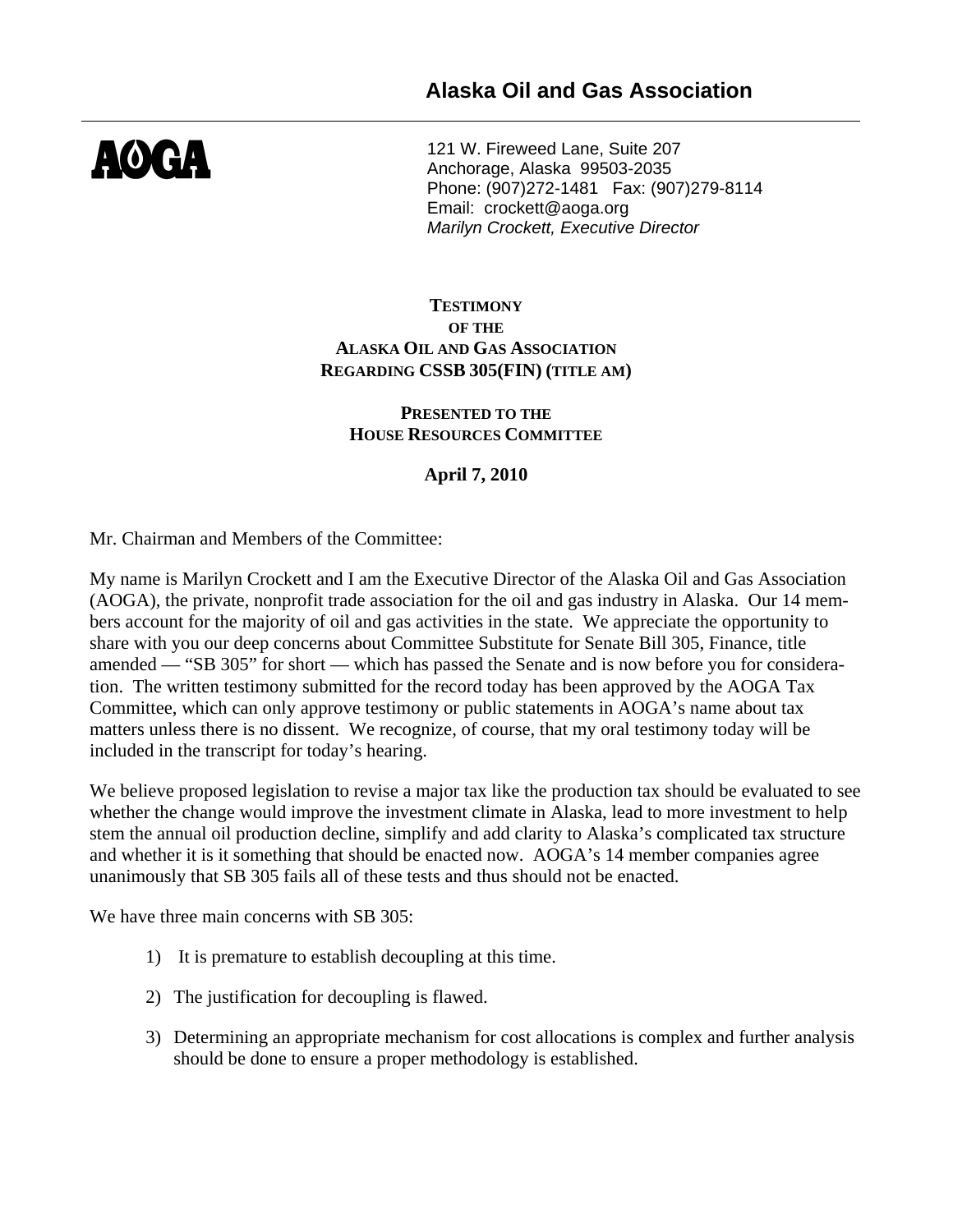AOGA Testimony on CSSB 305(FIN) (Title AM) April 7, 2010 Page 2

SB 305 proposes to alter Alaska's current production tax structure by decoupling oil and gas so that progressivity will apply to them separately and so that revenues and costs will be separately determined, in order to avoid the potential for state revenue "dilution" when major gas sales are commingled with the oil stream. As a consequence of this decoupling, SB 305 proposes to have lease expenditures allocated between oil and gas.

### **Decoupling is Premature**

Our first concern with proposed SB 305 is that it is premature to put decoupling into effect this year. The impetus to pass SB 305 this session appears to be driven by the AGIA provision that purports to provide gas tax fiscal certainty through a lock-in provision on May 1 to any company committing gas during the first open season. And that failure to address the dilution issue prior to that May 1 deadline might prohibit a future correction.

The apparent rush to address this issue will yield a "fix" that is not needed now and one that will result in further complexity to Alaska's already complex production tax system and will lead to adverse unintended tax and administrative consequences, further reducing an already shaky future investment climate—a potential result that neither the State of Alaska nor our industry can afford.

Potential changes to any tax regime need to be carefully considered and designed to ensure the desired objective of resource development is achieved. This is especially true for Alaska. Sufficient time should be given to examine the potential impacts and costs of SB 305 fully.

## **Flawed Justification for Decoupling**

We are also concerned about the very idea of decoupling and the justification that is being offered for it. The \$2 billion figure that is being circulated as the amount of production tax that the State would "lose" each year without decoupling is deeply flawed. Regarding the \$2 billion figure, one must understand that there are three primary drivers that determine how much tax revenue the production tax generates. One is the netback value, the second is the amount of lease expenditures or deductible cost, and the third is the number of BTU equivalent barrels that are being produced. The difference between the first driver and the second is not only the value that is taxed, but when expressed on a BTU equivalent taxable barrel basis, it also determines whether progressivity applies, and if so, what the progressivity rate is.

The analysis for the \$2 billion figure was based on generic deductible-cost data released by the Department of Revenue for the North Slope for 2008, and it also relied on oil production forecasts published by the State. The way these data were used in the analysis yields figures that are not likely to reflect actual circumstances in 2020 when a major gas pipeline is likely to begin operation. In particular, oil production in 2020 is likely to be significantly lower than the state estimate, which reflects an annual decline rate of only 2.7% during the current decade from FY 2010 to FY 2019. Historic annual decline rates for ANS oil have been 5.1% during the past 20 years and 6.6% during the last five.

This difference in decline rate means that, whatever the \$2 billion analysis used as the figure for lease expenditures per barrel, the cost-per-barrel figure using these historic decline rates would be one-third to almost two-thirds higher. This means the analysis significantly overstated the taxable margin per barrel and overstated the tax rate to the extent it shows progressivity as applying. In addition, when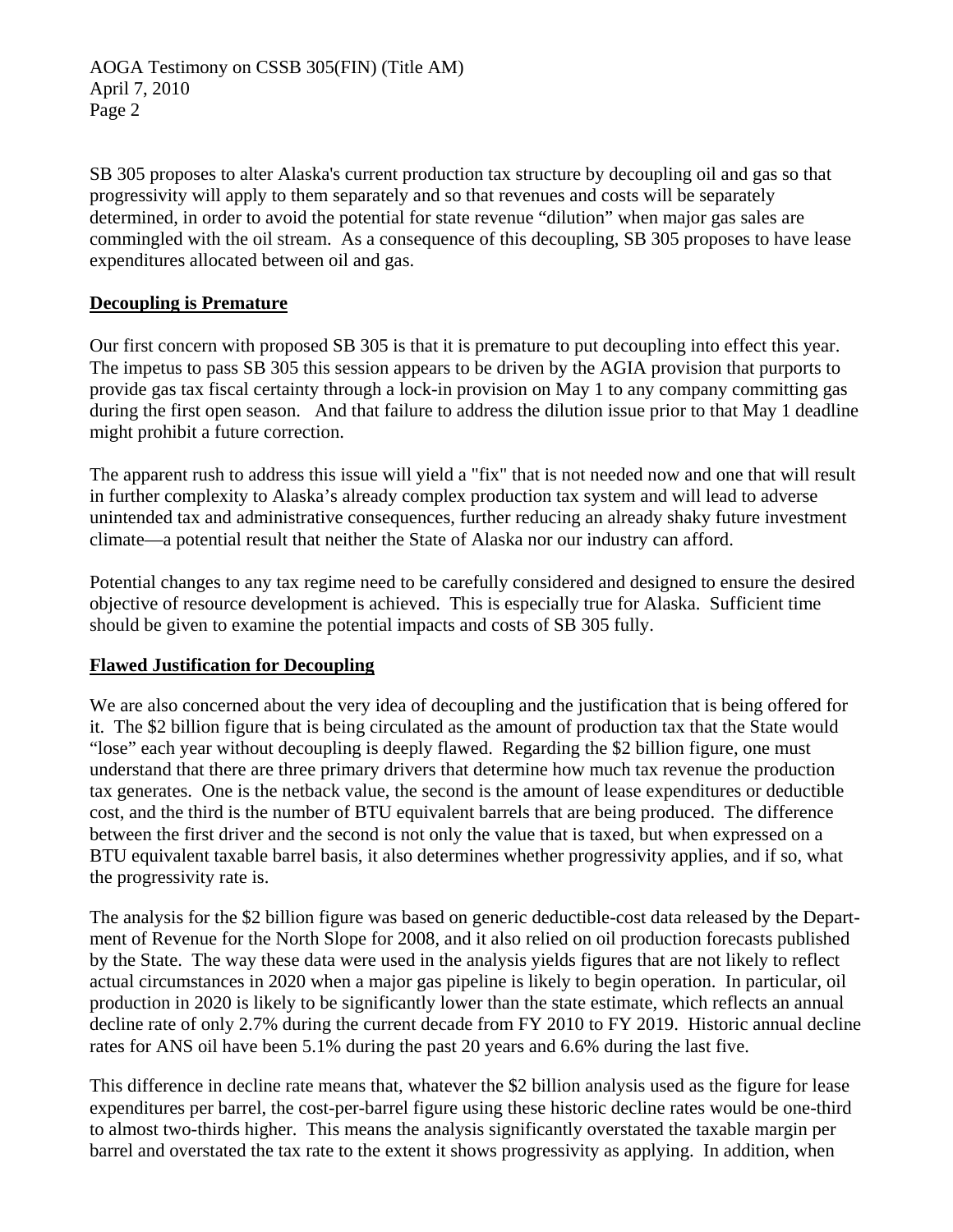AOGA Testimony on CSSB 305(FIN) (Title AM) April 7, 2010 Page 3

ANS gas production is added to the picture, it means the analysis understated the reduction in costs per BTU equivalent barrel because — with less oil production than the analysis assumed — the change in number of barrels to spread the costs over as a result of having the gas would be proportionally greater.

These distortions are inherent simply from the design of the analysis that produced the \$2 billion figure, and do not depend on the particular numbers which that analysis used as the netback prices of gas and oil, or the deductible costs per barrel. Indeed, as stated in BP's March 12, 2010 letter to the Senate Finance Committee, it is possible in some situations that the State would actually receive more production tax without decoupling than with it. If, however, this Committee believes SB 305 needs to be passed this session, then the effective date of its key provisions, oil and gas decoupling and cost allocations, should be deferred until commercial production of Alaska North Slope gas commences.

### **Establishing Proper Cost Allocation Methodology is Complex**

We are also very troubled over the potential cost allocations that SB 305 would require before major gas development. Under SB 305, taxpayers would be required — either immediately as the Bill now provides, or when commercial ANS gas production begins as we propose — to begin allocating costs between oil and gas. Developing a cost allocation methodology is a complex issue. Determining the proper methodology and understanding its potential impacts on the administration of and compliance with the underlying tax and on current and future investments are matters that should be fully evaluated and studied to ensure the concerns of all potentially affected taxpayers and the State can be adequately addressed.

The enactment of ACES was designed, in part, to incentivize investment and exploration of Alaska's resources. Requiring cost allocations prior to major gas development could undermine that objective. Currently, under AS 43.55.165(h), the Department of Revenue is authorized to develop, when needed, cost allocation methods to determine lease expenditures that are costs of exploring for, developing, or producing oil and gas deposits. If cost allocations are required prior to major gas development, how would costs associated for any lease or property (1) which contains both oil and gas, and (2) currently produces only oil (and possibly trace amounts of gas), be handled when the production of the oil provides information about the reservoir and its potential for major gas development? Would any of the costs be required to be allocated to gas, thereby raising the tax on current oil operations?

On the North Slope, there are producers with current oil production from one field that are also incurring gas related expenditures related to another field without gas production. How would those gas related expenditures be handled? Will the gas related expenditures be allowed for that producer against its oil related production income or only against future gas revenues from future gas production - revenues that producer may not have until many years in the future if at all?

Cost allocations prior to major gas development could also result in unintended consequences for explorers. Currently, an explorer who takes the risk and incurs the cost to explore in Alaska does so with the knowledge its expenses are deductible regardless of whether oil is discovered or gas. SB 305 is not clear and we are concerned that decoupling might be interpreted to mean that exploration expenditures will be deductible only for oil if oil is discovered, and only for gas if gas is discovered.